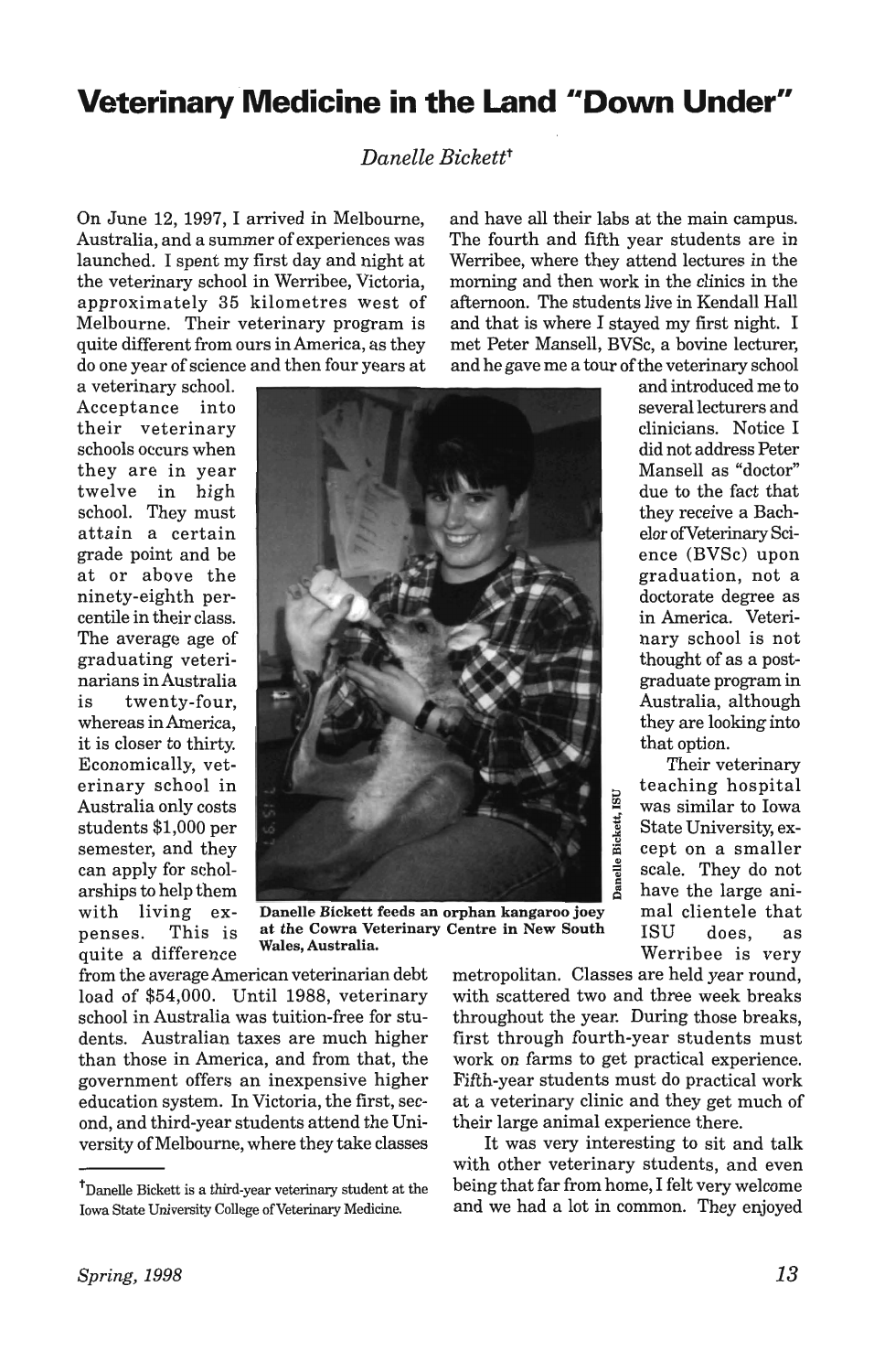

Cattle graze on the rolling pastures of Millamolong Station in Mundurama, New South Wales.

looking at our student handbook, CVM viewbook, and the *Choosing to Make a Difference* video that I brought with me. I not only learned a lot about the veterinary education in Australia, but also taught them about how it is in America. They had quite a few questions about our country and it was exciting to be able to relate to them one on one.

From Werribee, I took a train to Timboon, Victoria, where I spent the next seventeen days at the Timboon Veterinary Group. This is a four partner and four associate practice that does primarily dairy cattle work. I spent most of my time with Bill Morgan, BVSc, doing mostly clinical herd health management practices. I was allowed to assist in pregnancy diagnosing and also in pregnancy induction. The larger dairy producers in Australia like to calve at one time during the year, so we injected cows with five millilitres of dexamethasone intramuscularly eight to eleven weeks prior to calving to keep them within a specific interval. I also assisted in several calvings, fetotomys, and displaced abomasum surgeries. I helped out on seven LDA's and two RDA's in those seventeen days. I was also involved in Johne's Disease (JD) testing of several herds in Victoria. There is a Market Assurance Program aimed at controlling JD in Australia and, although it is not mandatory unless one is discovered positive, most farms are getting their cattle blood tested. The other veterinarians at the clinic invited me to spend a day with them, so I did clinical work with Tom Walsh, BVSc, Monica Hore, BVSc, John Ryan, BVSc, Rob Mills, BVSc, and Tonya Stokes, BVSc. I also spent a day with Peter Younis, BVSc, who primarily does embryo transfer work. It was interesting to see some of the top cattle in Aus-



Danelle Bickett practices her rectal palpation skills under the supervision of Bill Morgan, BVSc, a partner with the Timboon Veterinary Group.

tralia and the different recipient cows they use. Chris Hibburt, BVSc, does consultancy work with TVG and I spent a day with him traveling to farms and analyzing feedstuffs, pasture management, and herd health status.

From Timboon, Victoria, I traveled north by train to Cowra, New South Wales (NSW), where I spent seventeen days with Paul Cusack, BVSc. At the Cowra Veterinary Centre, I spent mornings with Paul Cusack on consultancy calls and afternoons either in the clinic seeing small animal clients or out on calls with David Payton, BVSc. Paul has a very diverse consultancy clientele consisting of dairy farms, cow-calf properties, and feedlots. Dairy production in Australia is very different from what I have experienced in the United States. Australian dairies are pasture-fed rather than maintained on a high grain ration fed twice a day as in America. I learned "heaps" about rotating grazing oat pastures, when and how often to apply nitrogen and pesticides, and to call them "paddocks," not pastures. They also measure their milk in litres, not pounds, so that took some converting for easier understanding on my part. Their total annual production is much less than in America, but their cattle live much longer than they do here. Most cow-calf properties are rather large and also run sheep as well. It was interesting to learn about the parasites they have and the drugs they use to control them on these large operations. One particular place stands out in my mind and that is the Millamolong Station in Mundurama, NSW. James Ashton is a second generation producer and on his 6,000 acres runs 1,800 cattle, 15,000 sheep, and over 100 head of race and polo horses. It was quite an im